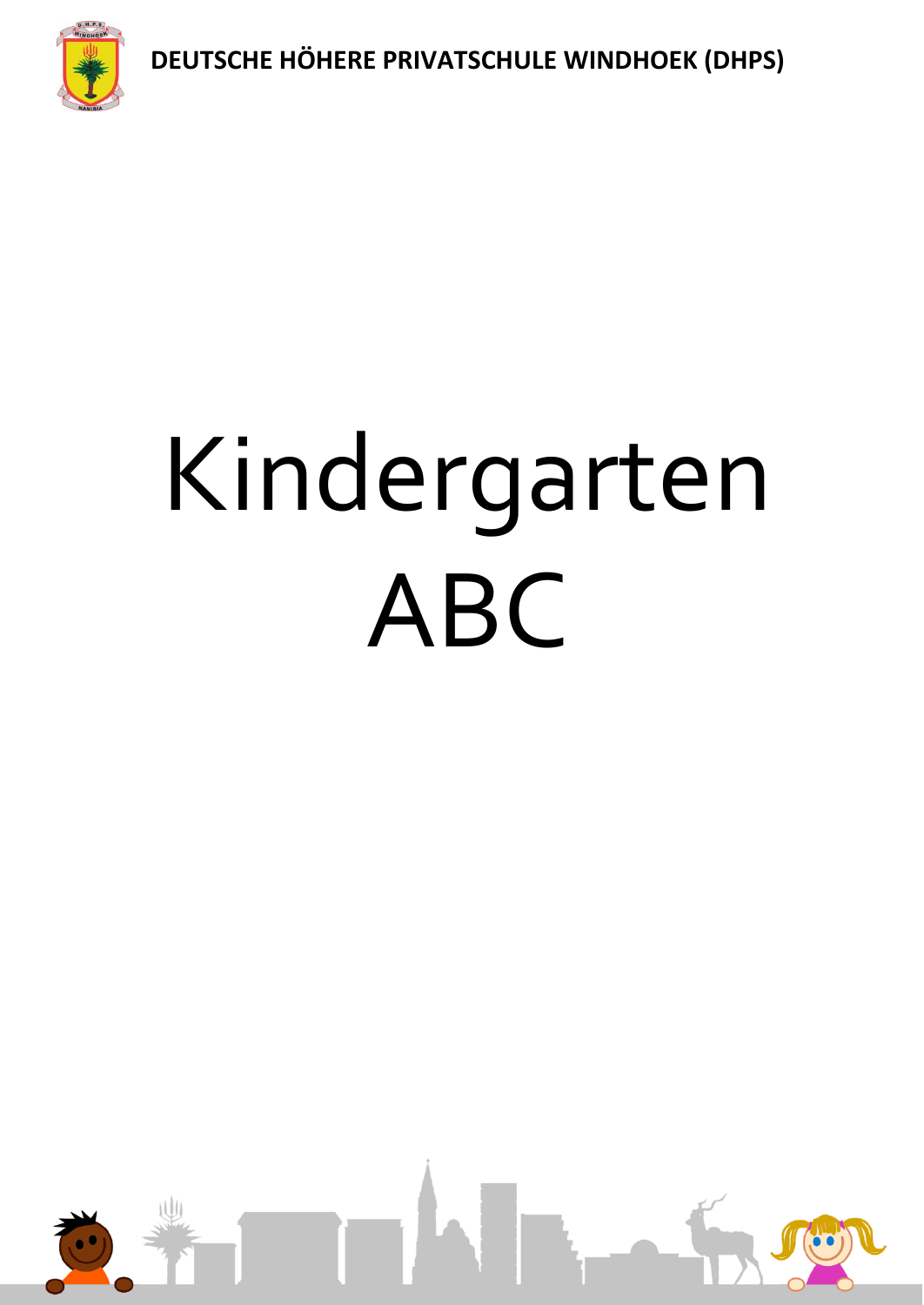

#### **A**

# **Absence**

If your child cannot come to the kindergarten e.g. due to illness or leave, please inform Ms Aufgebauer at the secretary's office at 061 373 103.

# **Allergies**

Please state whether your child suffers from an allergy in your initial information.

#### **Advanced training**

Educators also require further training in order to keep updated with the latest educational standards. This is why individual educators or the entire team occasionally takes part in advanced training sessions (e.g. First Aid course). It may happen that the kindergarten is closed at these times.

#### **Accidents**

In case your child is seriously injured in kindergarten, we will inform you immediately. We provide first aid on site. Please note that your express consent is not required for the necessary first aid after an accident. You as the parent or guardian will be responsible in case any further measures are required, e.g. visit to the hospital or doctor's surgery.

**B**

#### **Birthdays**

On his or her birthday, the birthday child is the centre of attention. We celebrate the day with songs, candles and a crown. The birthday child can bring cake, cookies, sweet or salty treats, fruit or vegetables from home as desired. However, please arrange this in advance with the group educator.

Children who celebrate their birthday during the holidays are welcome to choose another date to celebrate their birthday with their group at the kindergarten.

#### **Bring-along list**

When you register your child for the kindergarten, you will receive a list of the items you must provide your child with for the kindergarten. Please bring these items along on the first day at the latest.

#### **Brushing teeth**

Dental hygiene is important for the child. Therefore, it is a prerequisite that the child's teeth are brushed when you bring him/her to the kindergarten.

We also make sure that his/her teeth are brushed in the afternoon. This means, that children in full-day care brush their teeth before the afternoon rest.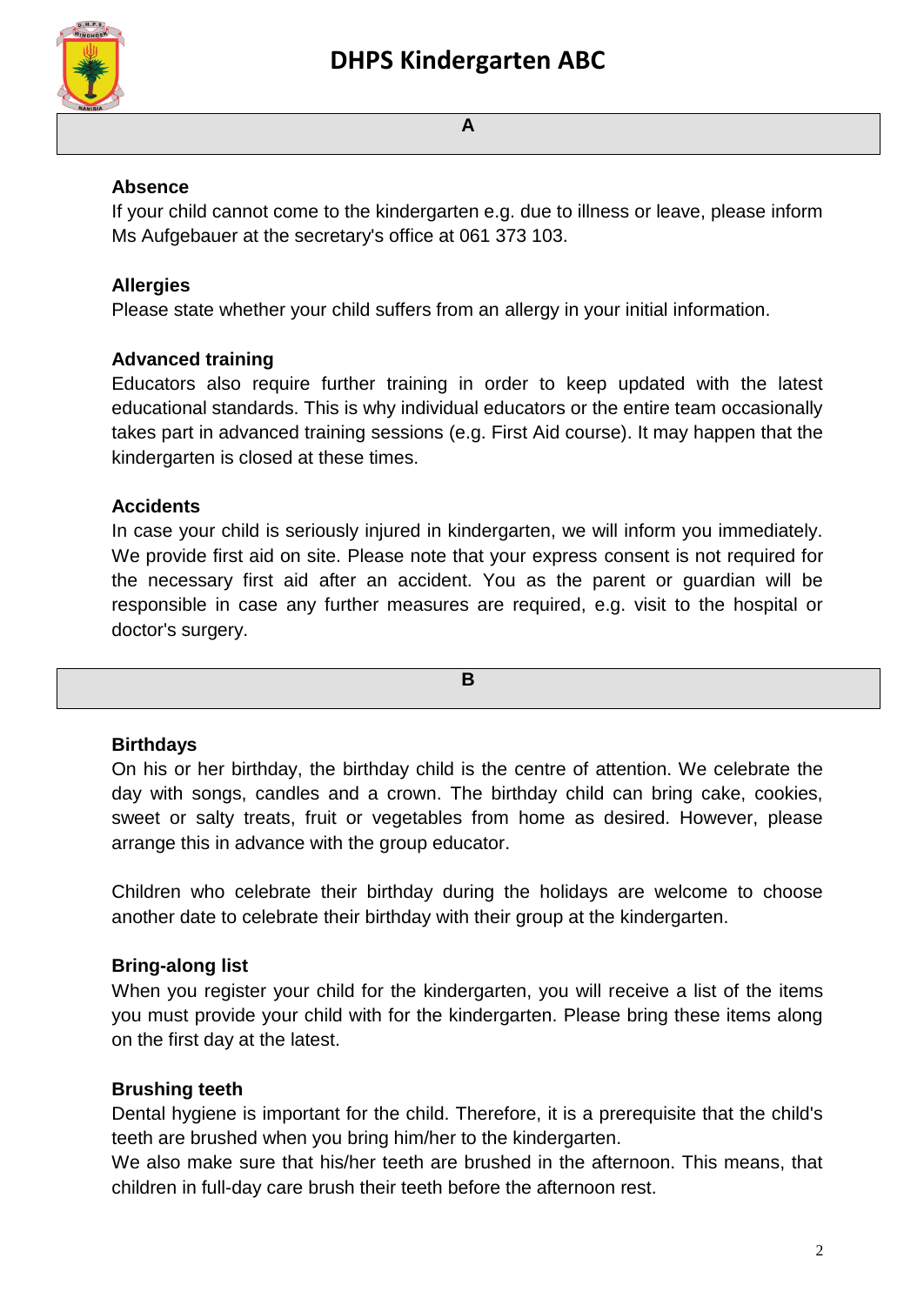

**C**

# **Counselling centres**

Whenever necessary, we work together with various counselling centres. Ask us if you need help. We can help you find the right contact person.

# **Cooperation of the parents**

We depend on the parents' assistance for our various events.

Donations and active cooperation are required. Please get all necessary information from the programmes and posters and sign up in the lists, because it takes many helping hands to organise successful events.

# **Closing times**

The closing times of the kindergarten depends on the respective school holidays. The current closing times are available in the kindergarten's annual planner and the school's homepage.

# **Celebrations**

Celebrations bring liveliness and joy to the daily routine. Whenever possible, we celebrate the festivities as they come. Easter, birthdays and Christmas are part of the kindergarten tradition. Depending on the respective theme, further celebrations may be added.

# **Confidentiality**

The educators are bound by professional secrecy. This means that all information about your child and family is not passed on to third parties, even in difficult situations.

# **Communication channels**

If you have any questions, suggestions or wishes, please contact the child's educators first. The educators can provide you with comprehensive information about your child's everyday life in the kindergarten and help you with many questions. In case you have any further questions, suggestions, etc. that need to be discussed or clarified, you are welcome to arrange a meeting with the parents' representatives and the kindergarten management.

# **Contact details**

| Secretary kindergarten/ pre-school: | $061 - 373103$  |
|-------------------------------------|-----------------|
| Head of the kindergarten:           | $081 - 1654475$ |

# **Concept**

The kindergarten concept is available on the homepage. Supplement: Due to its dynamics, we are continuously working on it and revise it together.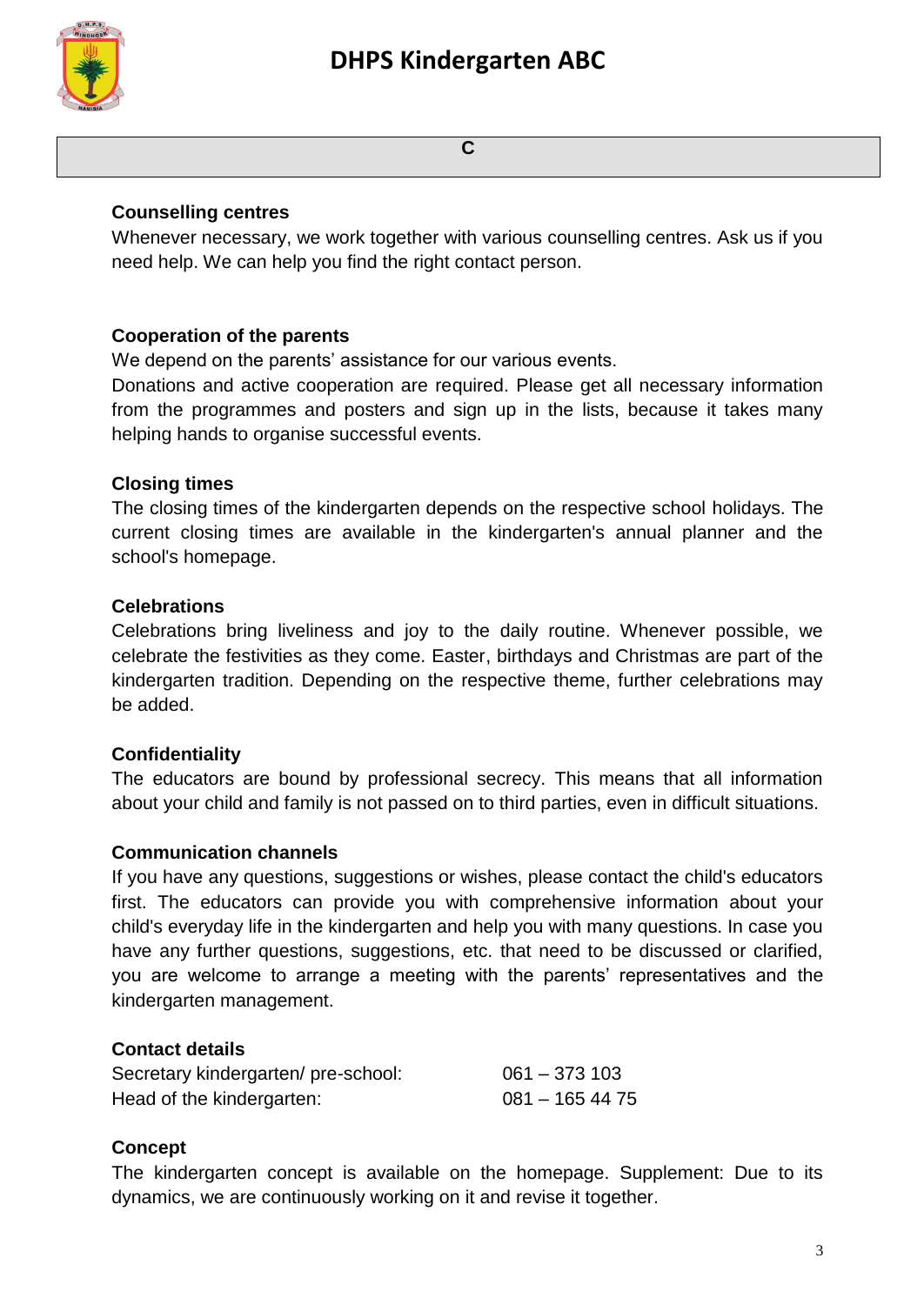

## **Cancellation of the kindergarten place**

The kindergarten contract must be cancelled in writing with a three-month notice. The required de-registration form is available at the school administration.

## **Care in the U3 section**

Please provide a supply of nappies to avoid shortages during the day. Please also provide skin ointment for the nappy area.

## **Cleanliness in the kindergarten**

We attach great importance to keeping the whole kindergarten tidy. This can only be achieved if we take care of this together. Clothing and slippers that are not tidied away, are put in the lost and found box.

**D**

## **Drop-off and pick-up times**

Please bring your child to the kindergarten by 8:00. This way, we can start the day with a joint breakfast.

Children registered for half-day care must be picked up until 13h00 and children in fullday care can be picked up from 15h00 until 17h00 at the latest.

# **Data privacy**

At the beginning of the year, address lists are drawn up for each group with details of the families and handed out to the parents' representatives so that they can get in touch with you. Your data will only be passed on if you complete a declaration of consent beforehand.

#### **Documentation**

We accompany and promote your child in its development during the entire time he/she is attending the kindergarten and document this regularly. In order to plan our educational measures and make the developmental steps transparent for you as parents, we compile a portfolio together with each child (see P Portfolio).

In addition, we regularly document the developmental status on a development sheet twice a year and discuss our observations with you in a meeting.

#### **Daily routine**

The daily routine of the respective groups differs slightly. In principle, the children of each group have breakfast together first, followed by time for activities and free play in the outdoor area, lunch together, pick-up time for children in half-day care, rest time for children in full-day care and free play time in the outdoor area combined with the pick-up time for children in full-day care.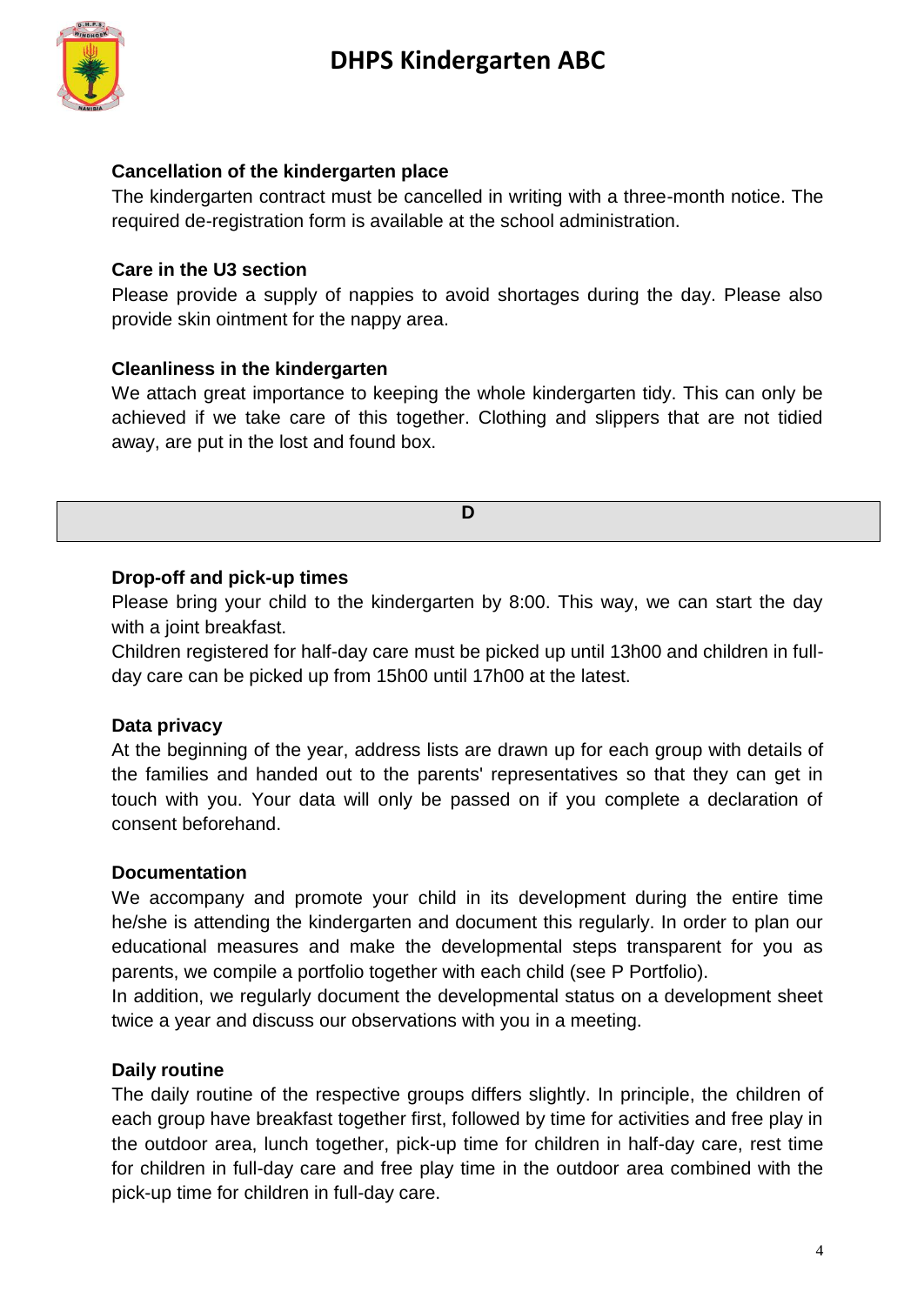

# **Development talks**

We invite you to a meeting twice a year to discuss your child's development and progress. The basis for these talks are the portfolios, development sheets and free observations of the kindergarten routine.

# **Duty of supervision**

Your child is under our supervision during the time he or she spends in the kindergarten. Our duty of supervision begins only after we have welcomed your child and ends once he or she is picked up by the parents or dedicated person (see "Permission to pick up a child"). You are therefore requested to accompany your child to the group room and briefly notify the staff members. When you pick up your child, make sure that you are noticed by the staff.

At kindergarten events attended by parents and other entitled persons, the duty of supervision lies with the parents or another accompanying person.

# **Diseases and lice**

Please do not bring your child to the kindergarten when he/she suffers from a severe cold, has a fever, feels weak or is infested with lice. There is a risk that other children or employees may be infected.

In case of infectious diseases, such as measles, we require a medical certificate before the child can attend the kindergarten again.

If your child falls ill during the day, we will phone you and ask you to pick up your child as soon as possible. Please give your child enough time to recover before returning to the kindergarten.

# **Duty to inform**

Please inform us:

- in case of absence or illness of your child,
- in the event of an infectious disease or lice infestation. We are obliged to inform all parents. Your details will of course be treated confidentially,
- upon enrolment, whether your child suffers from diseases or allergies,
- in case of a change of custody or addresses (telephone numbers, e-mail addresses, etc.),
- about particularities relating to the daily routine (e.g. in the U3 area the exact times for sleep and meals, changes in the sleeping patterns, ...) and
- about any happenings at home (e.g. dog died, visit from grandmother, ...).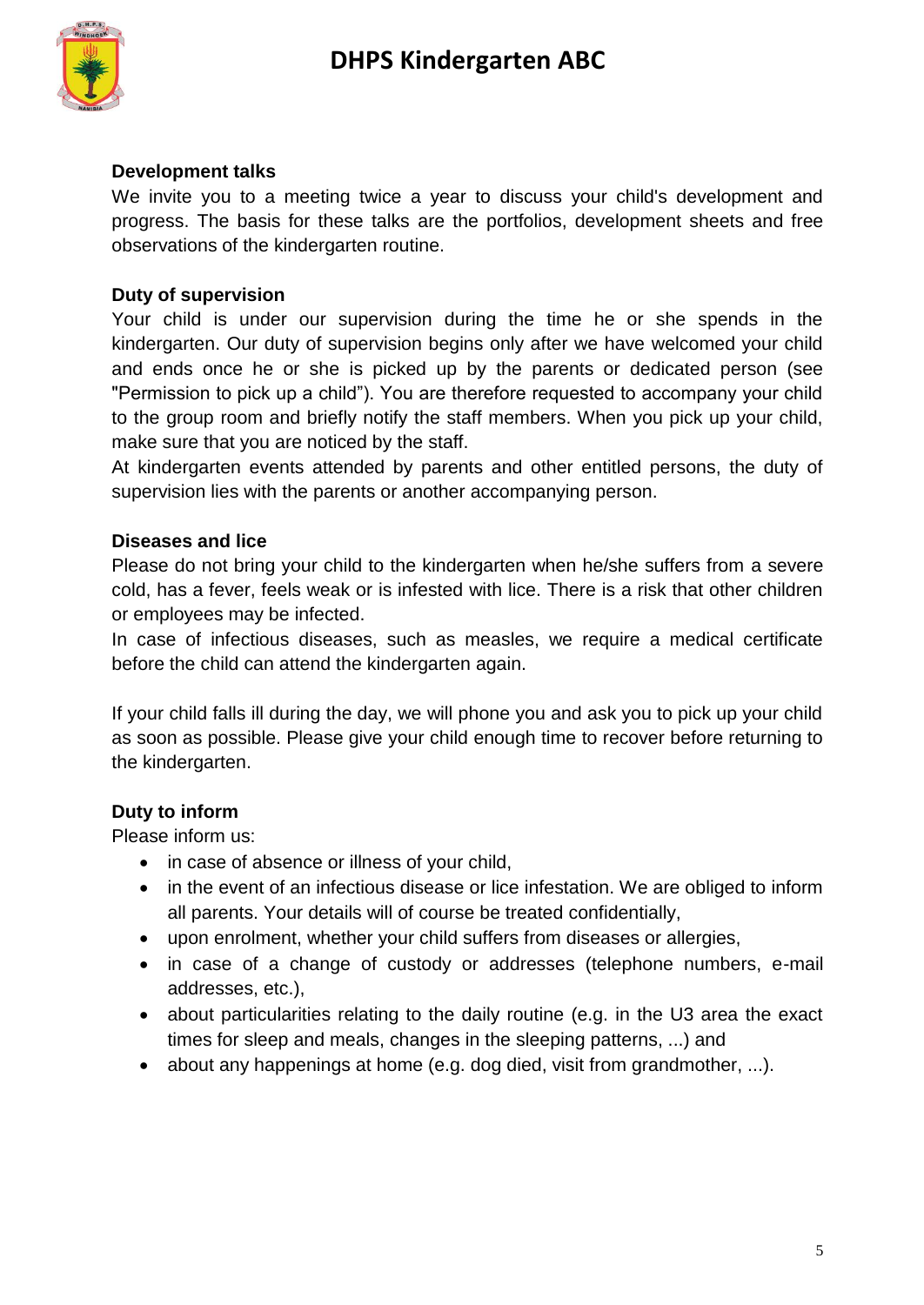

**E**

# **Emergency**

It is important that we always have your current home and business telephone number. It is also advisable to include the telephone number of a "substitute" (e.g. grandmother) in case we cannot reach you in an emergency.

# **Excursions**

From time to time group excursions to destinations in the surrounding area are offered. You will be advised accordingly on time by the respective head of the group.

**F**

# **Free play**

During free play time, your child can choose the play material, play mate and place to play. During this time, children are accompanied and supervised by the educators, who are available for the children of the respective group. Free play time is a very important part of the day.

# **Forms**

All important forms are available at the school administration. You can also find most of the forms on our homepage [www.dhps-windhoek.com](http://www.dhps-windhoek.com/)

# **Family property**

We ask you to mark your child's clothing, bags etc. with his/her first name and surname to avoid mix-ups.

We handle clothing and other items your child brings with him/her with care. DHPS cannot be held liable for any damage or loss.

# **Familiarisation**

We shape the settling-in process according to the Berlin adaptation programme. Further information is available in our flyer. The settling-in procedure is binding for each family.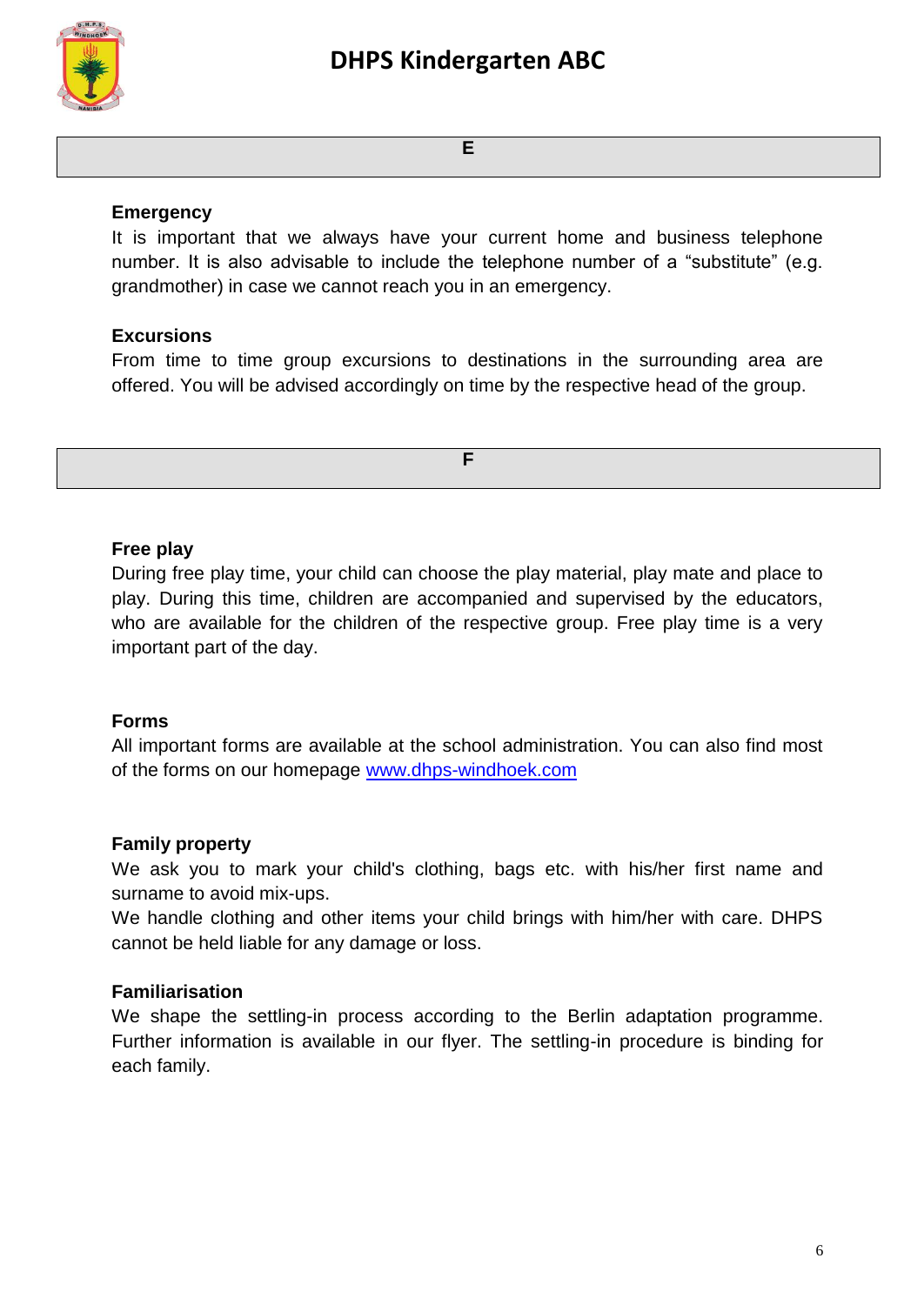

#### **H**

# **Healthy diet**

We attach great importance to a daily balanced diet. We take into account allergies, vegetarian diets or other forms of nutrition, such as pork-free diets etc. The menu is displayed in the kindergarten and on our homepage.

As we are very concerned about the health of your child, we ask you to refrain completely from sending along sweets or salty treats.

We offer the children unsweetened tea and water to drink and also ask you to fill only one of these two into the bottles your child brings along.

# **Holiday supervision**

During the holidays, a fee based holiday care service is offered. We will inform you accordingly and request you to register at least three weeks in advance.

# **Homepage**

[www.dhps-windhoek.com](http://www.dhps-windhoek.com/) For more information about the DHPS, dates, holiday plans and activity reports, please visit our website.

**I**

#### **Information**

Our "School Communicator" keeps you up to date on all important news and events. In addition, you are informed about current topics in letters to parents. If you have any questions, comments or personal concerns, you can contact one of our staff members at any time.

If necessary, we speak to parents personally and inform them in writing about the required measures.

# **Information letter**

You will receive letters at irregular intervals to inform you about current matters, changes, dates and more.

# **Inclusion**

Our kindergarten routine is based on the motto: Each of us is important - each of us is good, just the way he/she is. In our kindergarten, every child participates according to his/her strength and weaknesses and nobody is excluded.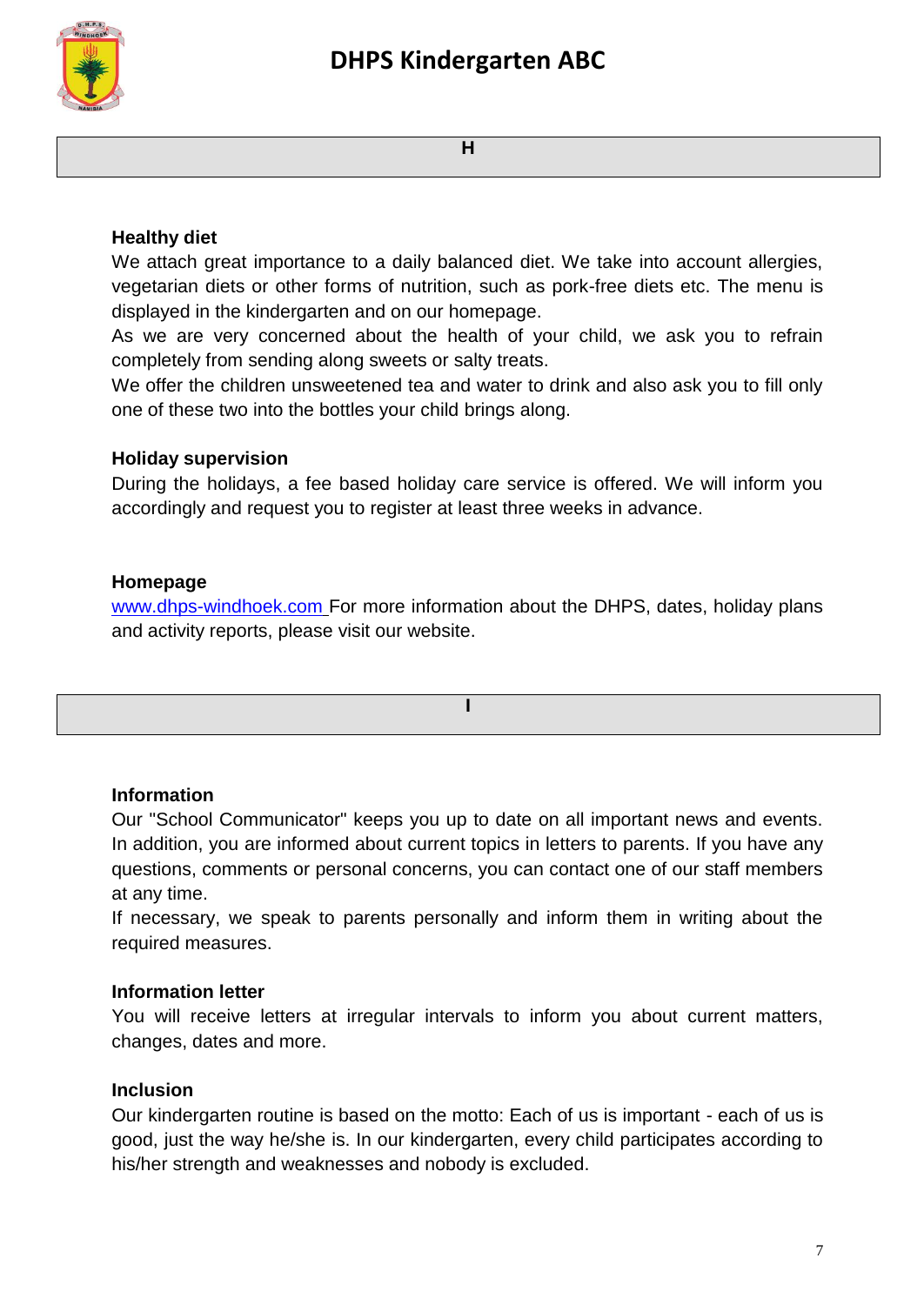

## **Imitation**

Children have great observation and listening skills. They learn a lot from adults, so it is important that educators and parents set a good example to their children in their behaviour. Imitation, also called learning by means of a model, is observation and adapting the behaviour of a role model.

## **Insurance**

For the time your child is in our care, he or she is only insured through the school in the event of a medical emergency, so the school will cover the costs incurred in case of an accident if these costs are not covered by your insurance. Please note, however, that parents must pay in advance and the costs will be reimbursed retroactively.

**L**

**Letters to the parents**

We regularly send out letters to the parents via e-mail to inform them about news, upcoming events etc. Please always make sure that we have your current e-mail address.

## **Language promotion**

We support the language development of the children and the learning of the German language in everyday kindergarten life and as an additional offer.

Language is promoted in everyday life by constant conversation with each other, through songs, stories, picture books, verses and rhymes.

For additional language promotion, our language promotion teachers take small groups of children out of the groups for 10 - 15 minutes for individual and targeted practise sessions.

Once a week, a language promotion teacher also comes to the group to support the children in their everyday life.

# **Learning**

Learning is an everyday process and cannot be equated with mere knowledge transfer. Children learn through active participation in everyday events, i.e. children learn all the time - whether in the circle of chairs or through free play. They try out various things, learn by trial and error, recognise connections and benefit from the experiences of others.

# **Lost and found**

Lost and found objects are exhibited each end of the month in a kind of flea market in the kindergarten. Items that are not collected will be donated or given away.

If you are missing something that you urgently need, please feel free to contact us and we can look through the lost and found items together.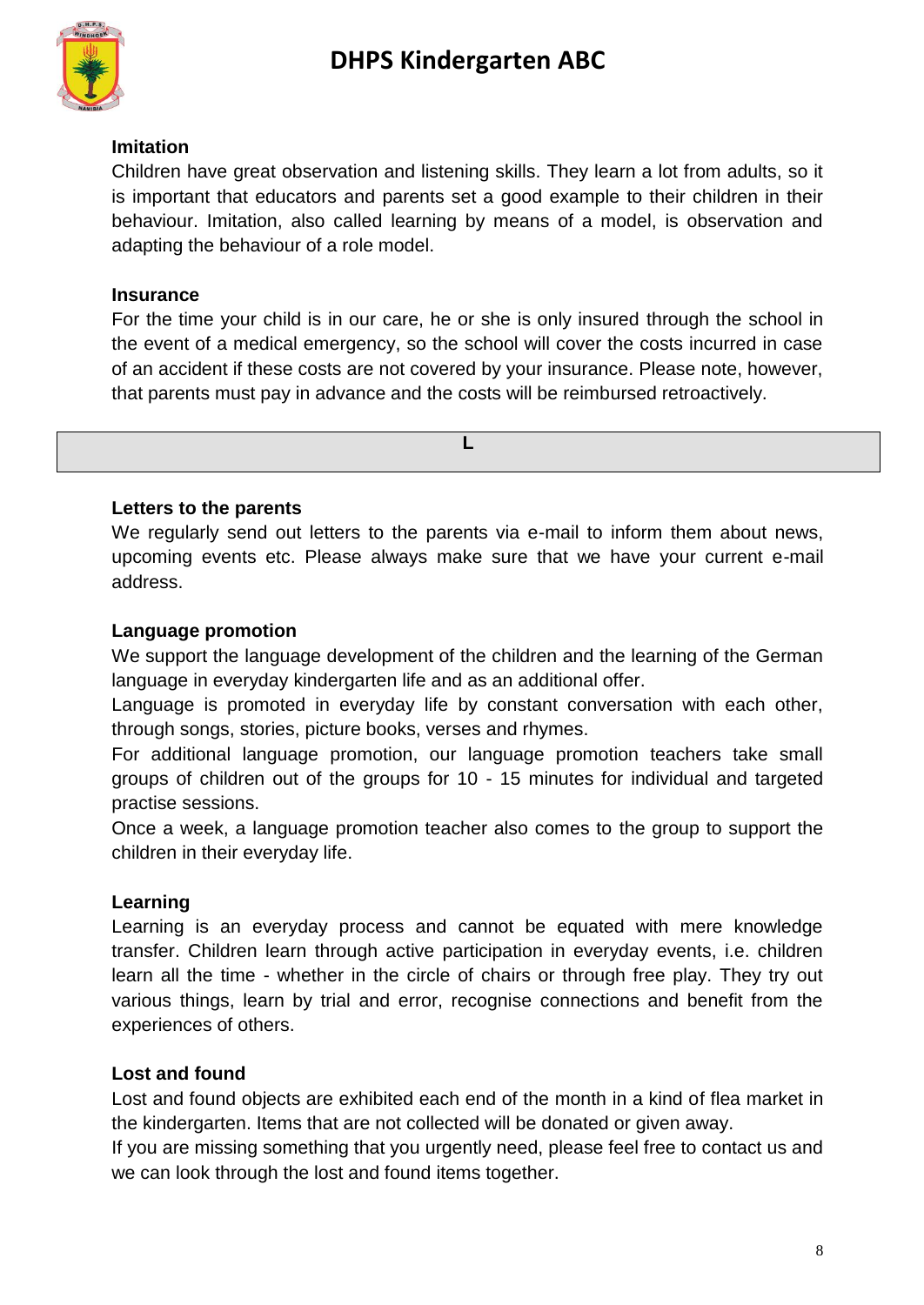

#### **M**

# **Meals in the U3 section**

All children of the kindergarten have their meals in the group room. Please provide your child with a healthy, varied breakfast, a snack and lunch every day. Children in full-day care also need an afternoon snack. Lunch is warmed up for the children. Please make sure that you provide an appropriate portion that your child can finish eating in a reasonable amount of time.

In order to avoid unnecessary waste, please provide a lunch box and reusable water bottle.

# **Mathematics**

These does not only include numbers and arithmetic, but also shapes and colours, right and left, recognition and continuation of sequences, naming the date... A wide variety of activities is offered to help children enter the world of mathematics in a playful way.

# **Medicine administration by kindergarten staff**

In principle, sick children are best looked after at home by their parents or other caregivers. In individual cases, however, it may be necessary to administer medication to the child at the kindergarten. These exceptional cases include in particular

- children with chronic diseases such as asthma, allergies or seizure risks,
- children with clinical conditions requiring the administration of medicines in acute emergency situations.

In these individual cases, you will have to fill in a form to provide more detailed information and instruct the respective educators in detail about how to administer the medication. Otherwise, we will not administer any medication. This includes ointments or drops, such as eye drops.

# **Morning circle**

Each group organises its morning circle individually. We sing songs, do finger and group games and tell or read stories. These usually relate to the current topic or a special event in the group (e.g. birthdays).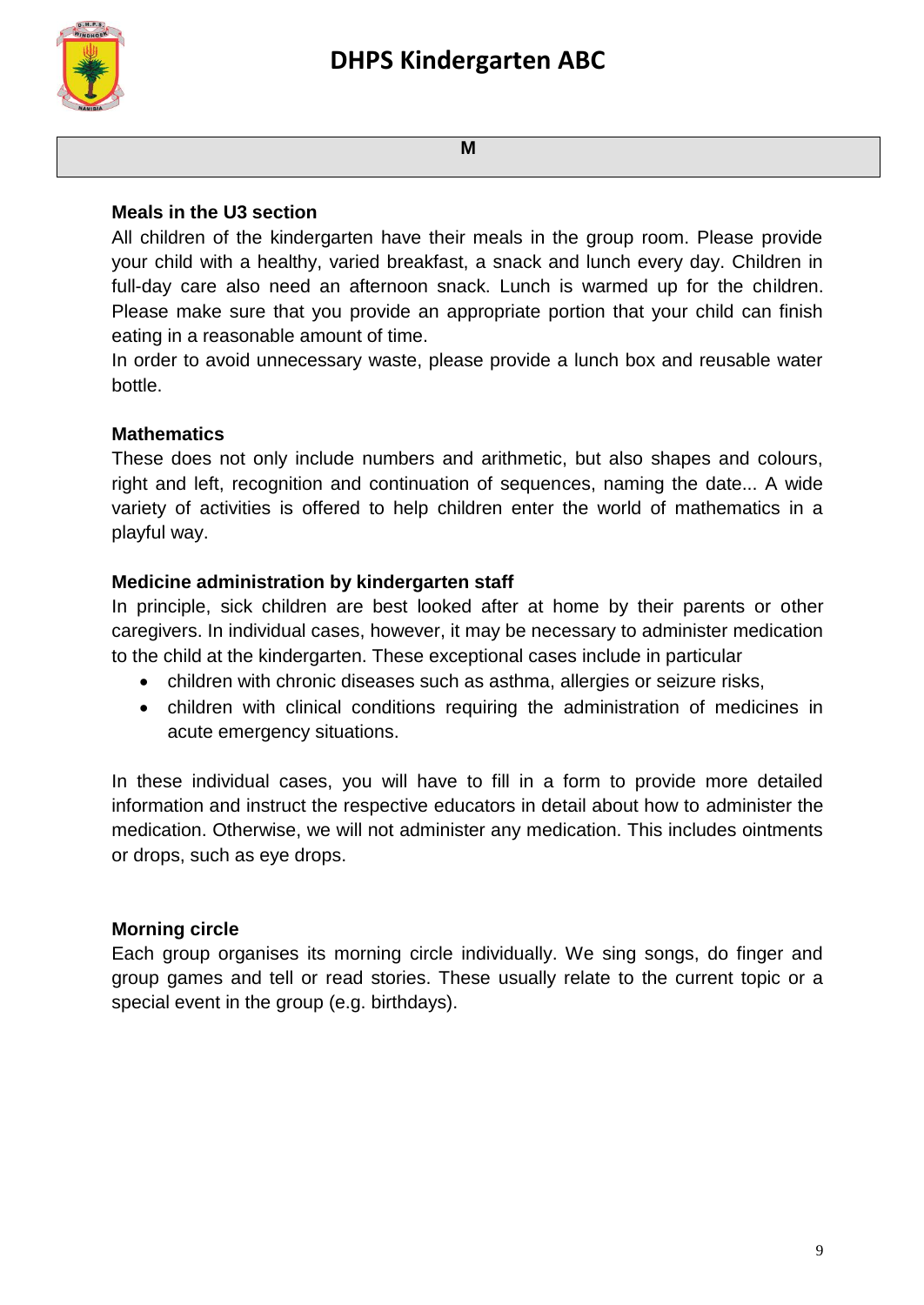

**N**

## **Notices**

Notices and updates are put up in the respective groups.

If you wish to put up a notice, please arrange this with the kindergarten management beforehand.

# **Networking**

We work together with various departments of the school or external institutions to be able to provide you with advice and assistance at all times. These include pre-school, paediatricians, early promotion educators, speech therapists, occupational therapists, ...

However, we will not take any action without your consent and we will always ask you in advance if we may contact any of these professionals.

**O**

# **Observations**

The support and guidance of the children's educational processes are based on observations which are carried out each term and recorded in writing (see D Documentation).

# **Openness**

Disagreements and problems, but also wishes and suggestions from your and our side should be addressed openly. We always have an open ear for questions, suggestions and criticism.

# **Opening hours**

Our kindergarten is open from Monday to Friday from 6h45 to 17h00. The following options are available: Half-day care 06:45 – 13:00 Full-day care 06:45 – 17:00

The academic year starts in January and ends in December.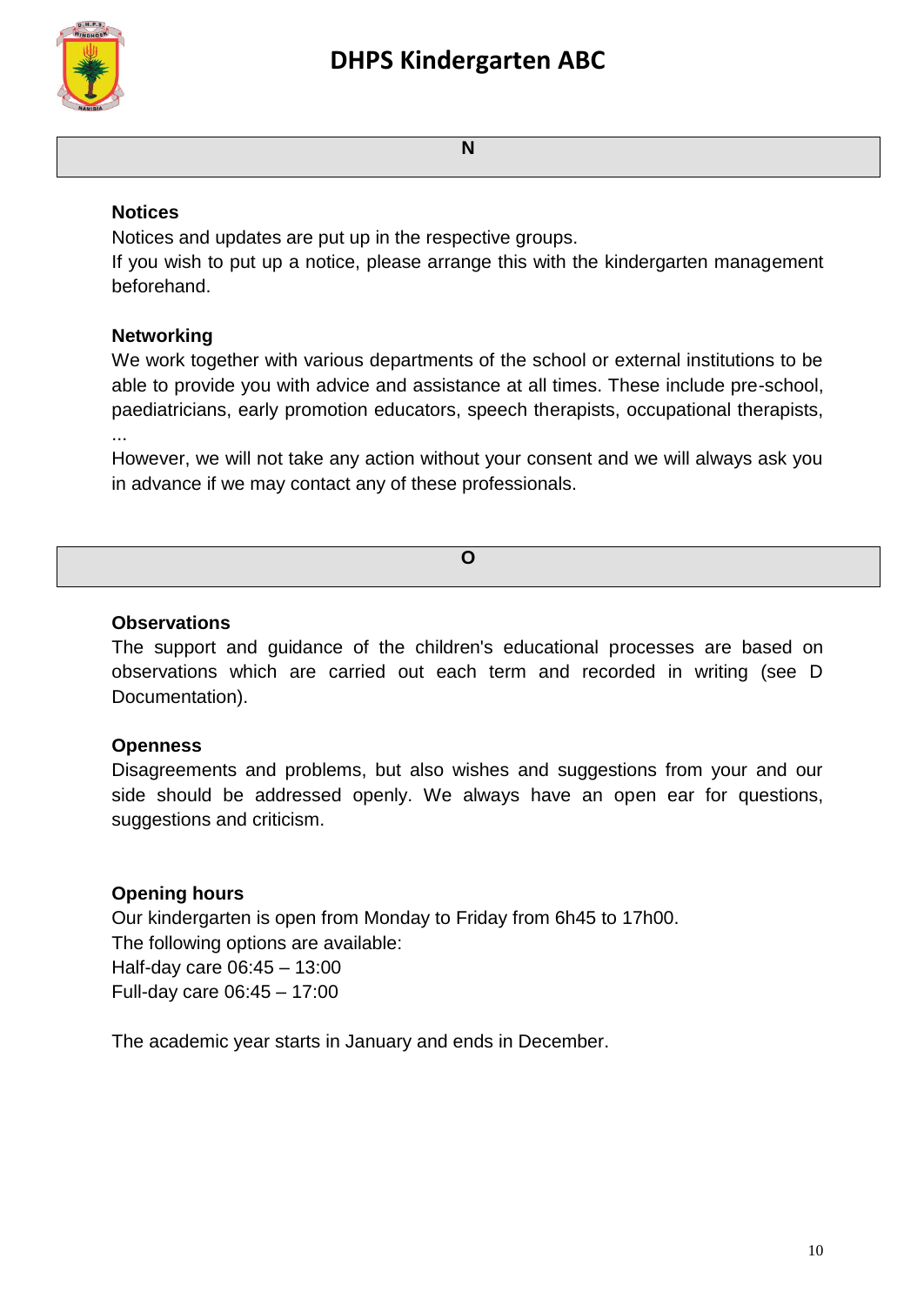

#### **P**

## **Punctuality**

Please fetch your child on the designated times, as children tend to show fear and insecurity if they are not fetched.

For emergencies and exceptions, please contact the kindergarten secretary.

#### **Photos:**

If you did not consent to have photos of your child published in the contract, please also communicate this information to the group educators.

## **Parents' representatives**

Parents' representatives are elected on the first parents' evening of the school year. New representatives are elected each year. Their responsibilities include representing the interests of all parents, passing on information from the school to the parents. In addition, they are available to answer questions, address concerns etc.

## **Parents' Representative Committee**

The parents elect the parents' representatives at a meeting at the beginning of the year. This is the best opportunity for parents to become actively involved in the kindergarten and school activities and to contribute their ideas. The Parents' Representative Committee supports the kindergarten team and represents the interests of all parents**.**

# **Parking space**

Please make sure that you park in front of the kindergarten in the designated parking spaces. Stopping on the other side of the street in front of the speech therapy and occupational therapy practices is strictly prohibited. Please ensure that you do not obstruct any entrances to the premises.

# **Participation of the children**

Participation means being involved. Depending on their age, children have a certain degree of participation and co-determination rights in various situations at the kindergarten. These rights enable us to support the children in their development towards independence. We attach great value to independence and independent action and motivate the children to do things on their own on a regular basis, such as getting dressed or undressed. Even though acting independently may be difficult, the long-term success makes the children proud and motivates them to take on new challenges.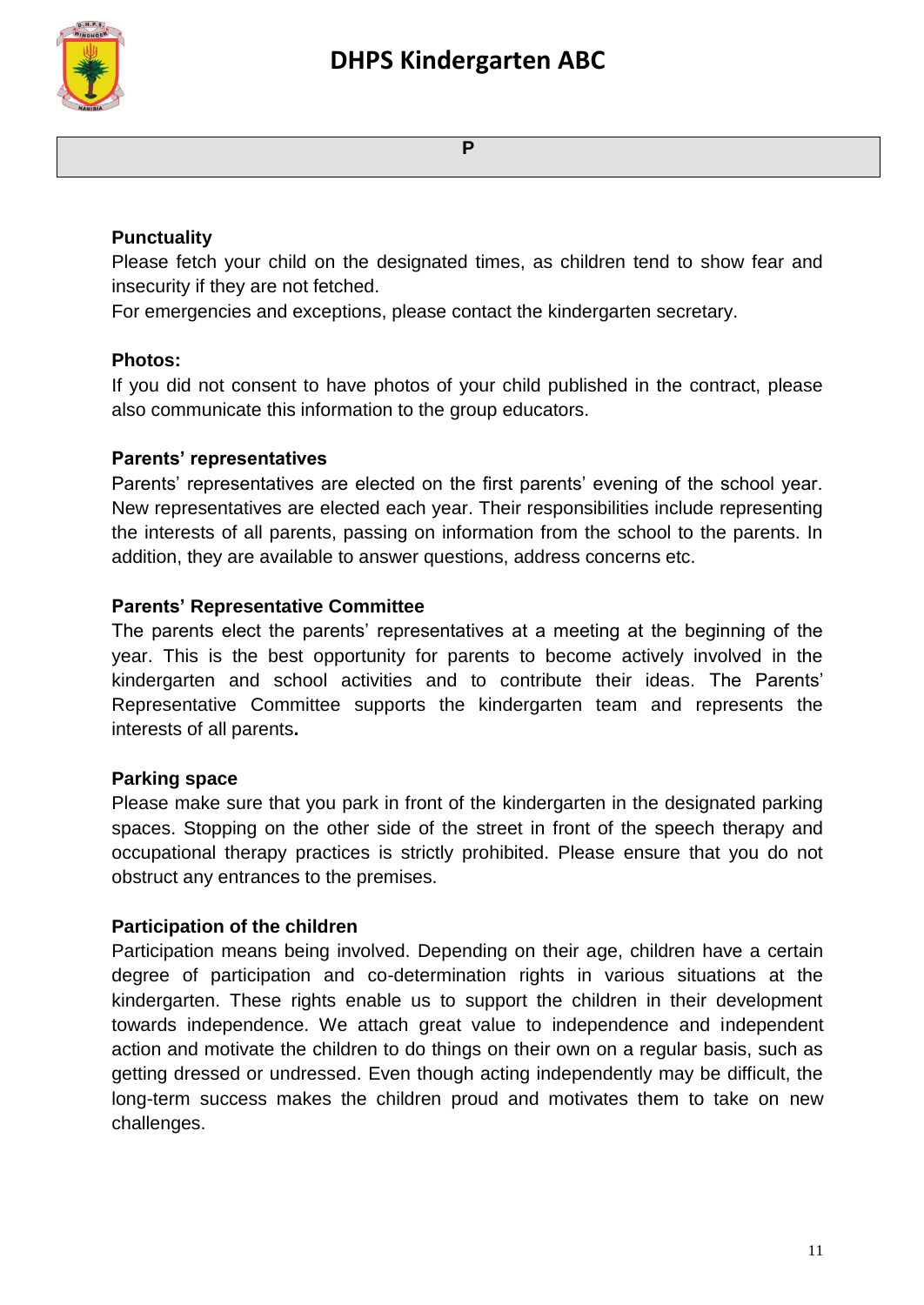

# **Permission to pick up a child**

Upon registration, forms will be handed out on which you can name a maximum of three people who may collect your child (in addition to the parents). Siblings of the child, who are 16 years of age or older, may pick up the respective child.

If another person designated by you is to collect your child, please call us and inform us in good time or send us an e-mail. Otherwise, we reserve the right not to send your child along.

# **Portfolio**

Each child brings along an empty folder at the beginning of the kindergarten period. In the course of time, an individual portfolio folder is compiled, which serves to document the developmental steps of each child. In these folders, various things, such as photos and handicrafts are filed.

Once the child leaves the kindergarten, he/she receives his/her individual "development diary".

# **Pre-school**

After the kindergarten, children proceed to pre-school. We prepare the children for this transition together with the pre-school educators. In the year before they go to preschool, children get to know the educators and group rooms of the pre-school. Various activities, e.g. Mini-Olympics, are offered jointly for kindergarten and pre-school children and their respective educators.



# **Quality**

The quality of the pedagogical work according to the latest scientific and pedagogical findings is a matter of course for us.

This includes the reflection of the pedagogical work, staff meetings and advanced training for staff. Exchanging experiences with the parents contributes to the quality assurance of the kindergarten.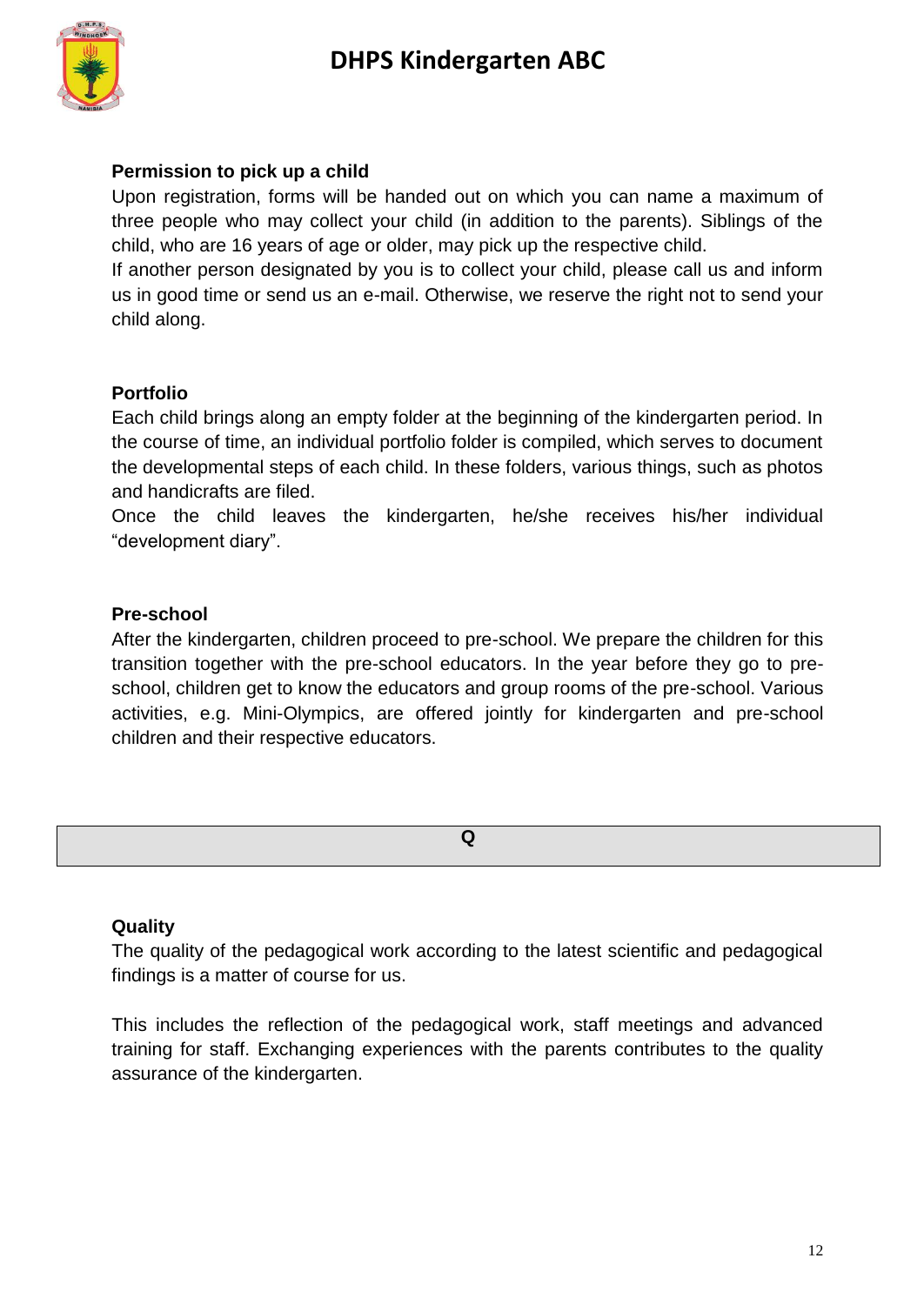

#### **R**

# **Regularity**

It is very important children attend the kindergarten regularly, so that he or she does not lose touch with the group.

Please inform us if your child will be absent for a longer period of time.

## **Rules**

Rules are necessary and important for children in their co-existence and in the group, to protect the well-being of all. They serve the children as an orientation for dealing with each other and for conveying different values. Rules are discussed with the children and we attach great importance to their observance.

## **Rest periods**

After lunch, all children in full-day care are given a break and they can take a nap. This rest phase is from 13h00 to 15h00. Children cannot be picked up during this time. Should you wish to pick up your child during this time in exceptional cases for individual reasons, please let us know in advance. You can either phone us or contact the educators personally. Please keep these exceptions to a minimum.

**S**

# **Shoes/ slippers**

Children are obliged to wear shoes in kindergarten all year round. Please make sure your child wears shoes when you drop him/her off at the kindergarten.

Please also provide slippers or non-slip socks that can remain in the kindergarten so that your child can wear them in the group rooms.

# **Sun protection**

Please supply sunscreen and a sun hat for your child marked with his/her name. If your child is in afternoon care, please provide these items in duplicate**.** 

# **Spare clothes**

Please remember that children might soil their clothes while playing in the kindergarten (digging in the sand). Please provide a complete set of spare clothes including outerwear, underwear and socks when you send your child to kindergarten. For younger children who are potty-trained, please supply more spare clothing. Please dress your child appropriately and comfortably and make sure that all buttons, fasteners and shoes can be opened and closed easily and by the child itself